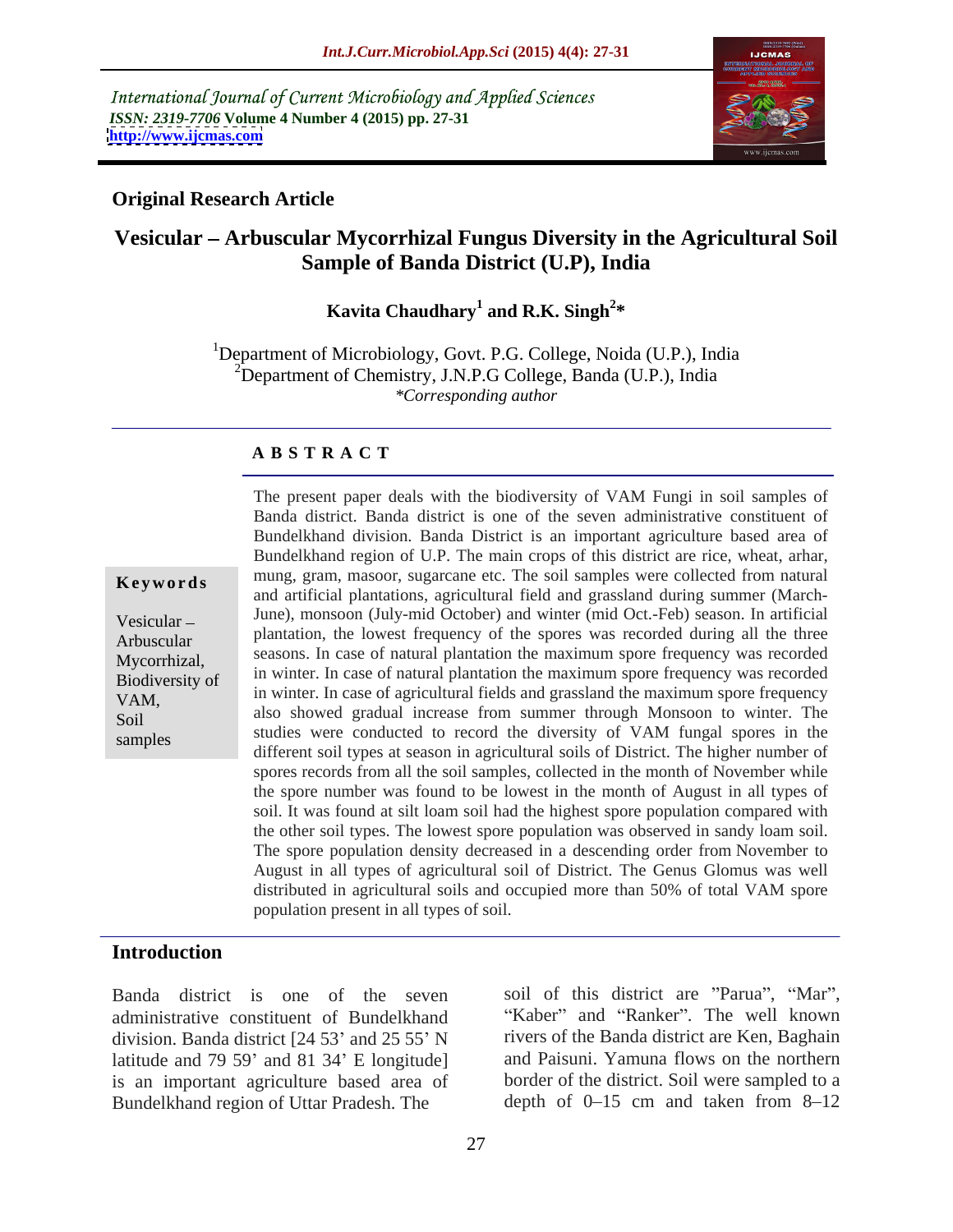plants in nature (Hayman, 1982). The host has been reported from time to time in U.P. (Table 3). different host plants growing in phosphorus deficient soil (Bagyaraj, 1986) and plays a **Results and Discussion** major role in nutrient acquisition. Diversity of VAM are affected by a number of factors The diversity in the Glomus spore frequency such as soil type, fertility level, light, in natural and artificial plantations, temperature, rainfall, humidity and the plant agricultural fields and grasslands during population of an area. In the present investigation besides analyzing these artificial plantation the lowest frequency of factors, an attempt is made for a qualitative the spores during all the three seasons was estimation of VAM associated with recorded. In case of natural plantation the agricultural plants which would be useful for maximum spore frequency was recorded in their exploitation in agriculture. winter. The spore frequency in agricultural

The soil samples were collected from in different habitats has indicated the selected sites for the study of diversity of significance of edaphic, climatic and also VAM fungus in Banda district. The sites were identified on the basis of land uses distribution of VAM spores varies according (Table 1). The collection of soil samples to the soil types and environmental from different sites were carried out at conditions. The studies were conducted to different sampling intervals. Rhizosphere record the VAM fungal spores in the soil samples from different selected sites different soil types at different seasons. The were collected at a depth of 5–15 cm below studies were conducted in 4 types of soil the ground level. The physic chemical analysis of the collected soil samples were and silt loam. The number of VAM spores carried out and given in (Table 2). The physic chemical status of soil indicated that counted and given in (Table 4). The study pH of soil was slightly acidic to neutral revealed that the number of VA Mycorrhizal besides being deficient in phosphorus and spores observed from different types of soil other nutrients. The soil samples made air ranges from 150-1850. Interestingly the dried and 250 gram of each air dried sol higher number of spores was recorded from sample were used for mycorrhizal spore collection. VAM spores were extracted Movember while the spores' number was using the wet sieving and decanting methods found to be lowest in the month of August in (Gerdemann and Nicolson, 1963). The roots all soil types. The population density of the were examined for root colonization by spores in all the soil types decreases in the VAM fungi employing Philips and Hayman order of November, February, May & method (Hayman, 1970). The extracted

places from each site. Vesicular Arbuscular fungal spores were identified with the keys Mycorrhizae are associated with almost all provided by Schenck and Perez (1999). The plant benefits by this association being able stereoscopic binocular microscope. The to absorb phosphate and other plant nutrients meteorogical data were collected from more efficiently. VAM fungal association Meteorogical department, District Banda isolated spores were counted by using U.P. (Table 3).

## **Results and Discussion**

**Materials and Methods** summer to monsoon to winter. Thus in natural and artificial plantations, three seasons has been observed. In case of recorded. In case of natural plantation the field also showed gradual increases from variability in the frequency of Glomus spore in different habitats has indicated the the host factors in its occurrence. The record the VAM fungal spores in the (clay loam, sandy loam, sandy clay loam and silt loam. The number of VAM spores obtained from different types of soil were all the soil samples collected in the month of order of November, February, May & August.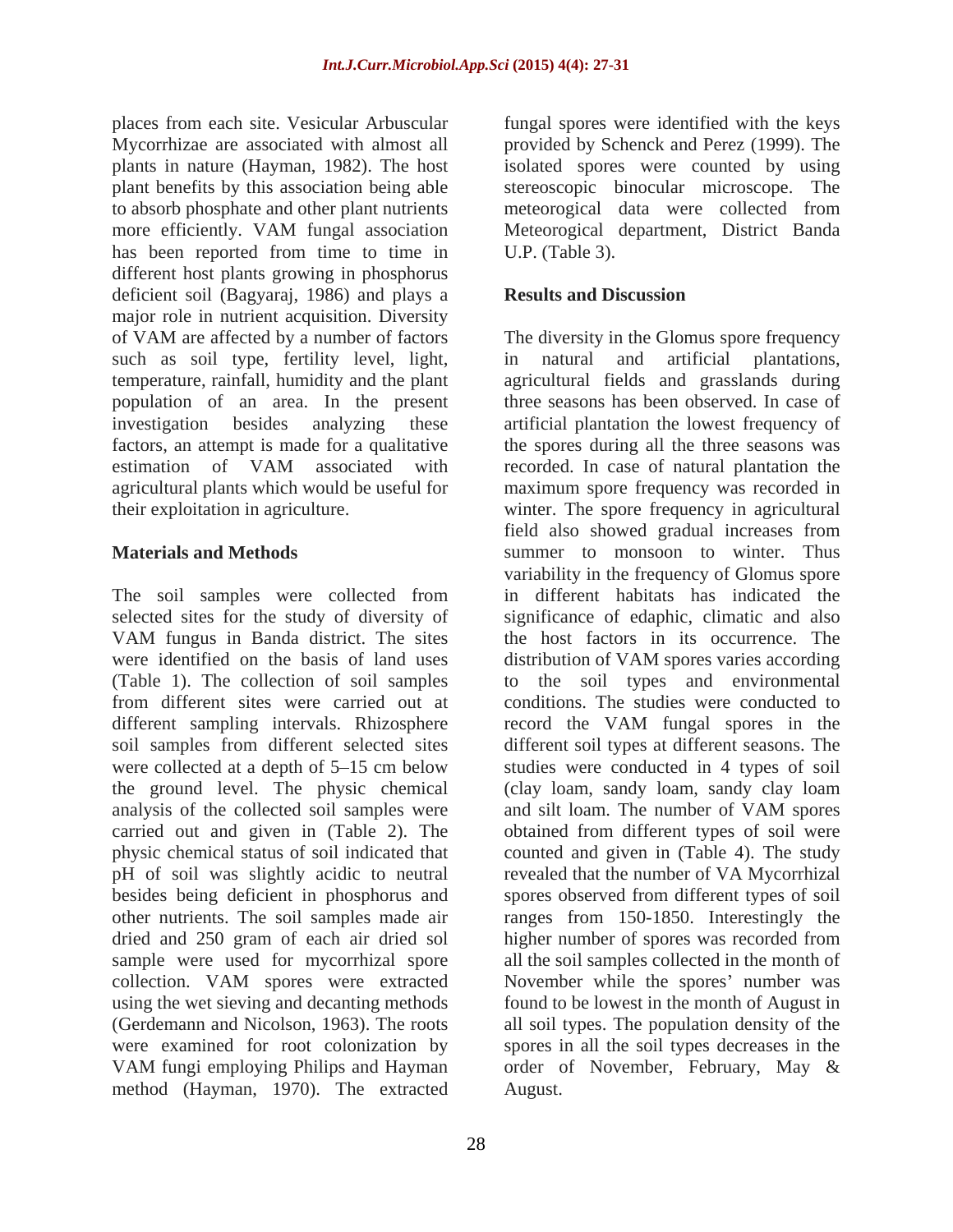The generic level of distribution of VA loam type. *Acaulspora* sp. was recorded next mycorrhizal spores is also critically analysed according to Trappe (1982) on the basis of were some brown and yellow types of different morphological characters of spores of confusing morphology were also vesicular-arbuscular mycorrhizal spores. recorded in the soil types also play The spore population of VAM spores (*Glomus species, Gigaspora species,* mycorrhizal spores in agricultural land of *Acaulspora sp*.) was studied. It was found that *Glomus* species was the most dominant relationships effecting the distribution of genus. The physico-chemical properties and VA mycorrhizal spores may influence it. the number and type of vesicular arbuscular Various sol factors may also influence the mycorrhizal fungal spores were analysed and observed that the spore number in the Sithamparanathan, 1977, Sujan Singh, genera were *Glomus > Gigaspora > Acaulspora*. Maximum percentage of *Glomus* species was observed in sandy clay

to *Glomus* species in distribution. There significant role of distribution pattern of VA Banda district. The physic-chemical distribution of VAM spores (Powell and 1999).

| <b>Table.1</b> The sites investigated for evaluating the diversity of VAM Spores |  |  |  |  |  |  |  |  |
|----------------------------------------------------------------------------------|--|--|--|--|--|--|--|--|
|                                                                                  |  |  |  |  |  |  |  |  |

| Site                                      | <b>Major Plant Species</b>                                                               |
|-------------------------------------------|------------------------------------------------------------------------------------------|
| <b>Agricultural Land</b><br>aestivum      | Cajanus cajan, Phaseolus radiates, Oriza sativa, Triticum                                |
| <b>Natural Plantation</b><br>jujube       | Bahunia variegata, Acacia arabica, Acacia catechu, Zizyphus                              |
| <b>Artificial Plantation</b><br>Grassland | Bahunia variegata, Dalberagia sissoo, Eucalyptus peniculata<br>Gramineae and cyperacease |

| Site/Analysis        | $\mathbf{A}$               |                          |        |                               |
|----------------------|----------------------------|--------------------------|--------|-------------------------------|
| pH                   | $\cdot$ .                  | 8.5                      | 0.3    | , , ,                         |
| Moisture(%)          | 15                         | 16                       |        | 14                            |
| Nitrogen(kg/ha)      | 120                        | 134                      | 124    | 121                           |
| Phosphorous $(kg/h)$ |                            | 10                       |        |                               |
| Sand $(\%)$          | 74                         | $\overline{\phantom{a}}$ |        | $\overline{\phantom{a}}$      |
|                      |                            |                          |        |                               |
| Site A               | <b>Agricultural Land</b>   |                          | Site C | <b>Artificial Plantations</b> |
| Site B               | <b>Natural Plantations</b> |                          | Site D | Grassland                     |

**Table.2** Physico-chemical analysis of the soil samples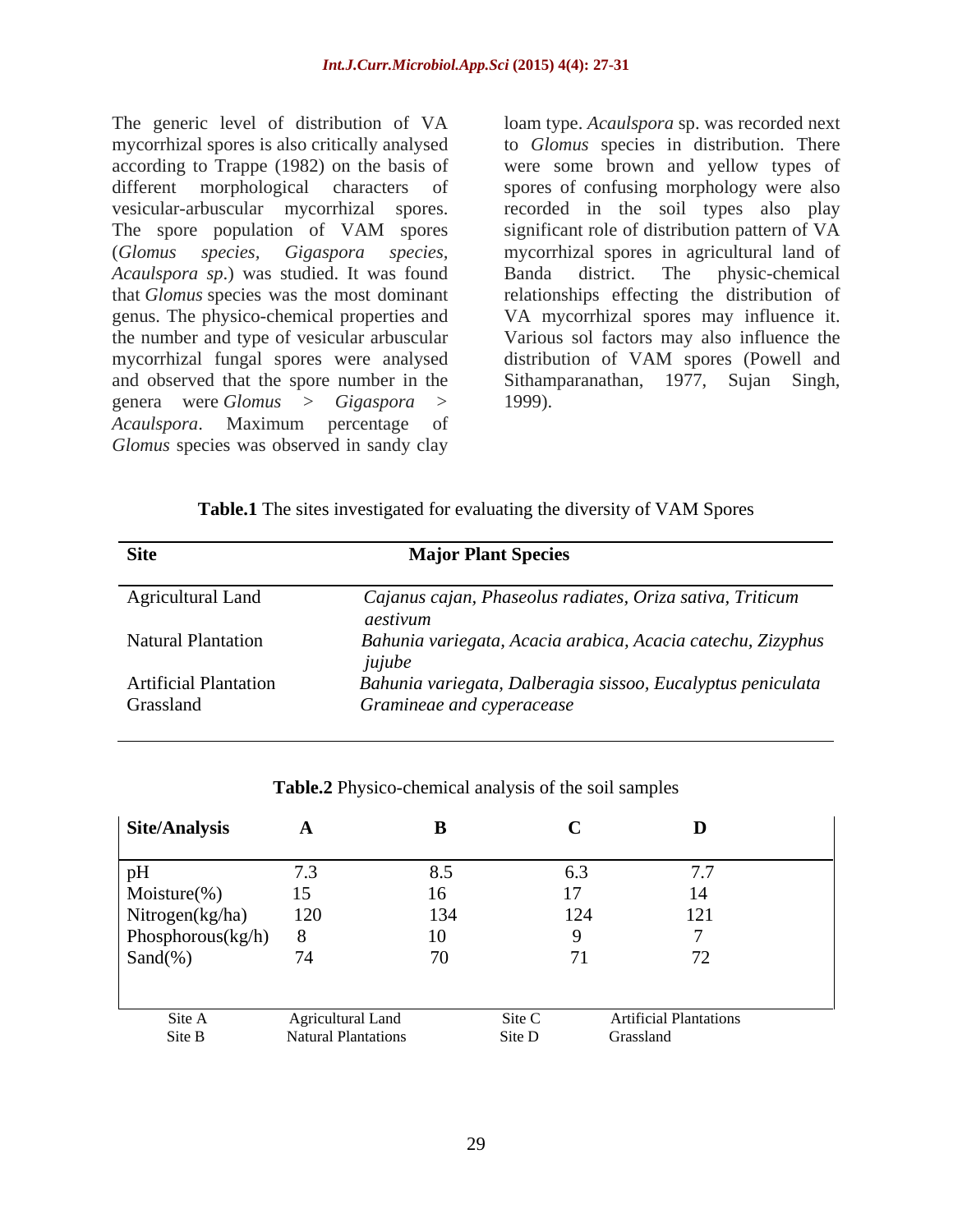| <b>Season</b>          |       | <b>Temprature</b> $(^{\circ}C)$<br>Maximum Minimum (%) | <b>Relative Humidity</b> | <b>Total Rain</b>      |
|------------------------|-------|--------------------------------------------------------|--------------------------|------------------------|
| Summer                 | 44.30 | 33.5                                                   |                          | $20 \times 1$<br>38.61 |
| (March-June)           |       |                                                        |                          |                        |
| Monsoon                | 34.21 | 29.45                                                  | 81.24                    | 210.05                 |
| (July-Mid October)     |       |                                                        |                          |                        |
| Winter                 | 24.87 | 11.56                                                  | 10.11                    | 15.00                  |
| (Mid October-February) |       |                                                        |                          |                        |

**Table.3** Meteorogical Data from September 2012 to October 2013 [Mean pooled data]

**Table.4** VA mycorrhizal spores population in different types of Agricultural soil of Banda District

| Type of soil    | Feb. 15th  | May 15th | Aug. 15th   | <b>Nov. 15th</b> |
|-----------------|------------|----------|-------------|------------------|
| Clay Loam       | 595        | 480      | 1550<br>625 | 1444<br>454      |
| Sandy Loam      | 390        | 155      |             |                  |
| Sandy Clay Loam | 315        | 230      | 774         | 600              |
| Silt Loam       | 875<br>01J | 770      | 1865        | 1526             |

of the department of Botany, Pt.J.N.P.G. College, Banda for providing necessary

- 
- Gerdemann, J.W., Nicolson, T.H. 1963. Spores of mycorrhizal Endogone

**Acknowledgement** sieving and decanting. *Trans. Br. Mycol. Soc.,* 46: 235–246.

- Authors are thankful to principal and head Hayman, D.S. 1970. VA mycorrhiza in field facilities for the work. (Ed). CRC, Boca Raton, Pp. 171– crop system. In: Ecophysiology of VA mycorrhizal plants. Safir G.R. 192
- **References** Hayman, D.S. 1982. Practical aspects of Bagyaraj, D.J. 1986. Mycorrhizal microbiology. Subba Rao, N.S. (Ed). association in crop plants and their New Delhi Oxford, IBA, Pp. 325 utilization in agriculture. In: VAM. In: Advances in agricultural 373.
	- Beneficial fungi and their utilization. Powell, C.L., Sithamparanathan, J. 1977. Nair, M.C. and Balakrishnan, S. Mycorrhizae in hill country soils. IV (eds), Scientific Publ. Jodhpur, India, Infection rate in grass and legume Pp. 59–72. The species by indigenous mycorrhizal Mycorrhizae in hill country soils. IV fungi, under field condition. *New Zealand. J. Agri. Res., 20: 489-494.*
	- species extracted from soil by wet Schenck, N.C., Perez, Y. 1999. Manual for the identification of VAM fungi.